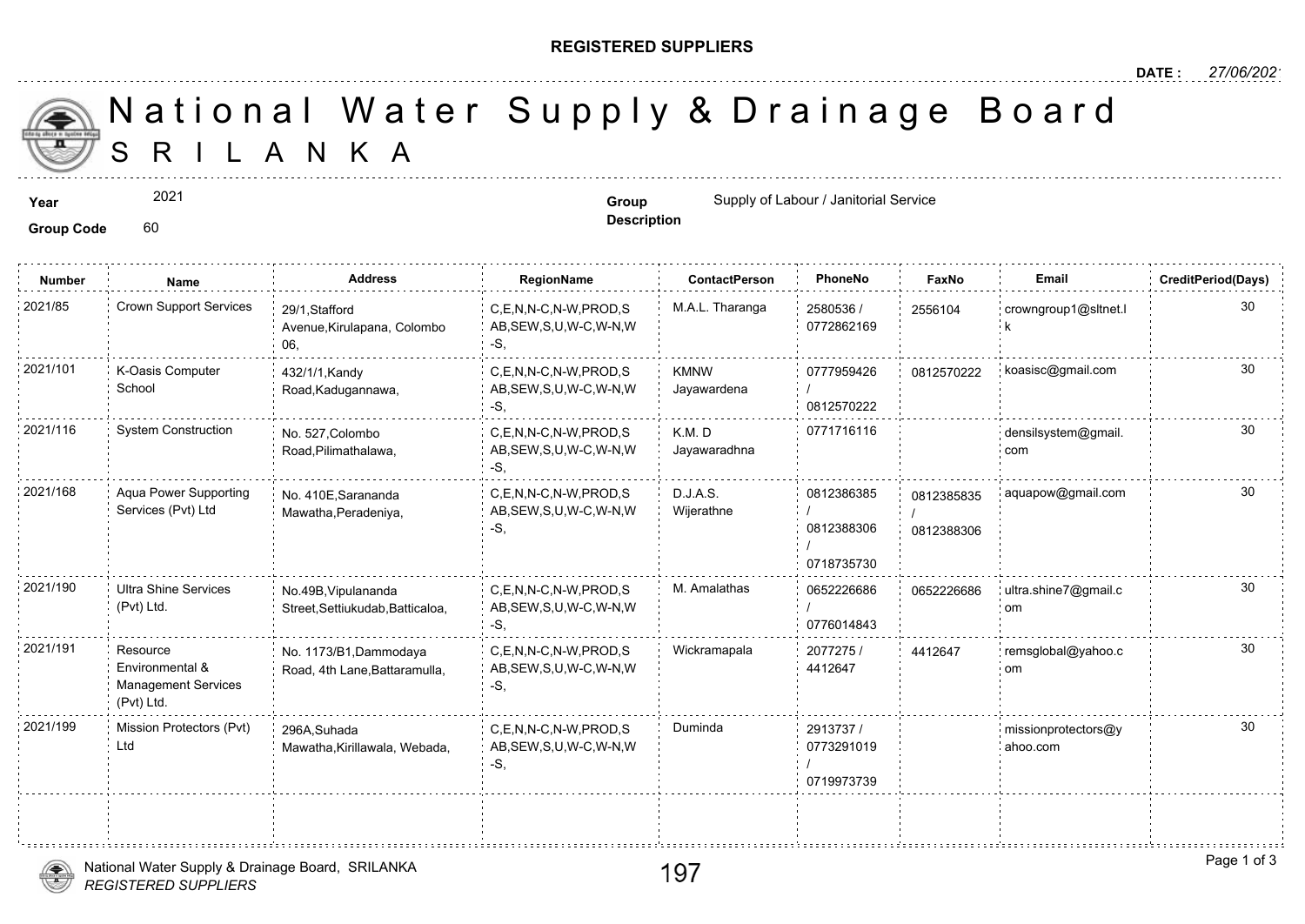

## S R I L A N K A National Water Supply & Drainage

2021

**Description**

**Year Supply of Labour / Janitorial Service Supply of Labour / Janitorial Service Group Group Group Group Group Group Group Group Group Group Group Group Group Group Group Group Group** 

Group Code 60

| <b>Number</b> | Name                                                                   | <b>Address</b>                                                       | RegionName                                                   | <b>ContactPerson</b>         | PhoneNo                             | Faxl   |
|---------------|------------------------------------------------------------------------|----------------------------------------------------------------------|--------------------------------------------------------------|------------------------------|-------------------------------------|--------|
| 2021/219      | Samarakoon & Brothers                                                  | No. 22/1/1/1, Galagadara<br>Mawatha, Katugastota,                    | C,E,N,N-C,N-W,PROD,S<br>AB, SEW, S, U, W-C, W-N, W<br>-S.    | S.B. Smarakoon               | 0710523364<br>0718247401            |        |
| 2021/231      | Jayalath Enterprises                                                   | 38/3, Millagahawaththa,<br>Thihariya, Kalagedihena,                  | C.E.N.N-C.N-W.PROD.S<br>AB, SEW, S, U, W-C, W-N, W<br>-S,    | W.A. Jayalath                | 0758959434<br>0718966546            |        |
| 2021/278      | Chamara Engineering<br>(Pvt) Ltd                                       | 315/A, Awissawella<br>Road, Wellampitiya,                            | C,E,N,N-C,N-W,PROD,S<br>AB, SEW, S, U, W-C, W-N, W<br>-S,    | Prabath<br>Wijayawardana     | 2534933 /<br>0718879650             | 071937 |
| 2021/295      | Supreme Furbishers                                                     | 128/D/2/3, Upper Floor, High<br>Level Road,<br>Kottawa, Pannipitiya, | C.E.N.N-C.N-W.PROD.S<br>AB, SEW, S, U, W-C, W-N, W<br>-S,    | H.M. Nimalka                 | 2781268 /<br>2783883/<br>0722322322 |        |
| 2021/351      | <b>Akus Enterprises</b>                                                | No. 326/26, Vijayaba<br>Pedasa, Ihalakaragahamuna, K<br>adawatha,    | C,E,N,N-C,N-W,PROD,S<br>AB, SEW, S, U, W-C, W-N, W<br>-S.    | Anura / Shakya<br>Ranasinghe | 2975923 /<br>0718152318             |        |
| 2021/521      | <b>Global Logistics</b><br>Services (Pvt) Ltd.                         | 46/1, Fife Road, Colombo 05,                                         | C.E.N.N-C.N-W.PROD.S<br>AB, SEW, S, U, W-C, W-N, W<br>$-S$ . | Maduranga                    | 0771154845<br>0710835971            |        |
| 2021/536      | R S T Construction                                                     | No. 22, Nagahathenna<br>Road, Meepitiya, Kegalle,                    | C,E,N,N-C,N-W,PROD,S<br>AB, SEW, S, U, W-C, W-N, W<br>$-S$ . | Manager                      | 0714407874<br>0759707874            |        |
| 2021/584      | <b>Bolinger Construction</b><br>(Pvt) Ltd.                             | No. 301/6/C, Awissawella<br>Road, Wellampitiya,                      | C.E.N.N-C.N-W.PROD.S<br>AB, SEW, S, U, W-C, W-N, W<br>-S.    | Prabath<br>Wijewardana       | 2534933 /<br>0718879650             | 071937 |
| 2021/596      | Sakura International<br>Project Management &<br>Consultancy (Pvt) Ltd. | The Land Mark, No. 385, 3rd<br>Floor, Galle Road, Colombo 03,        | C,E,N,N-C,N-W,PROD,S<br>AB, SEW, S, U, W-C, W-N, W<br>-S.    |                              | 2348884                             | 234888 |
| 2021/609      | Wijerathne Enterprise                                                  | No. 50/2, Napana, Manikhinna,                                        | C,E,N,N-C,N-W,PROD,S<br>AB, SEW, S, U, W-C, W-N, W           | <b>GMSB Wijeratne</b>        | 0352221773<br>0713610382            |        |